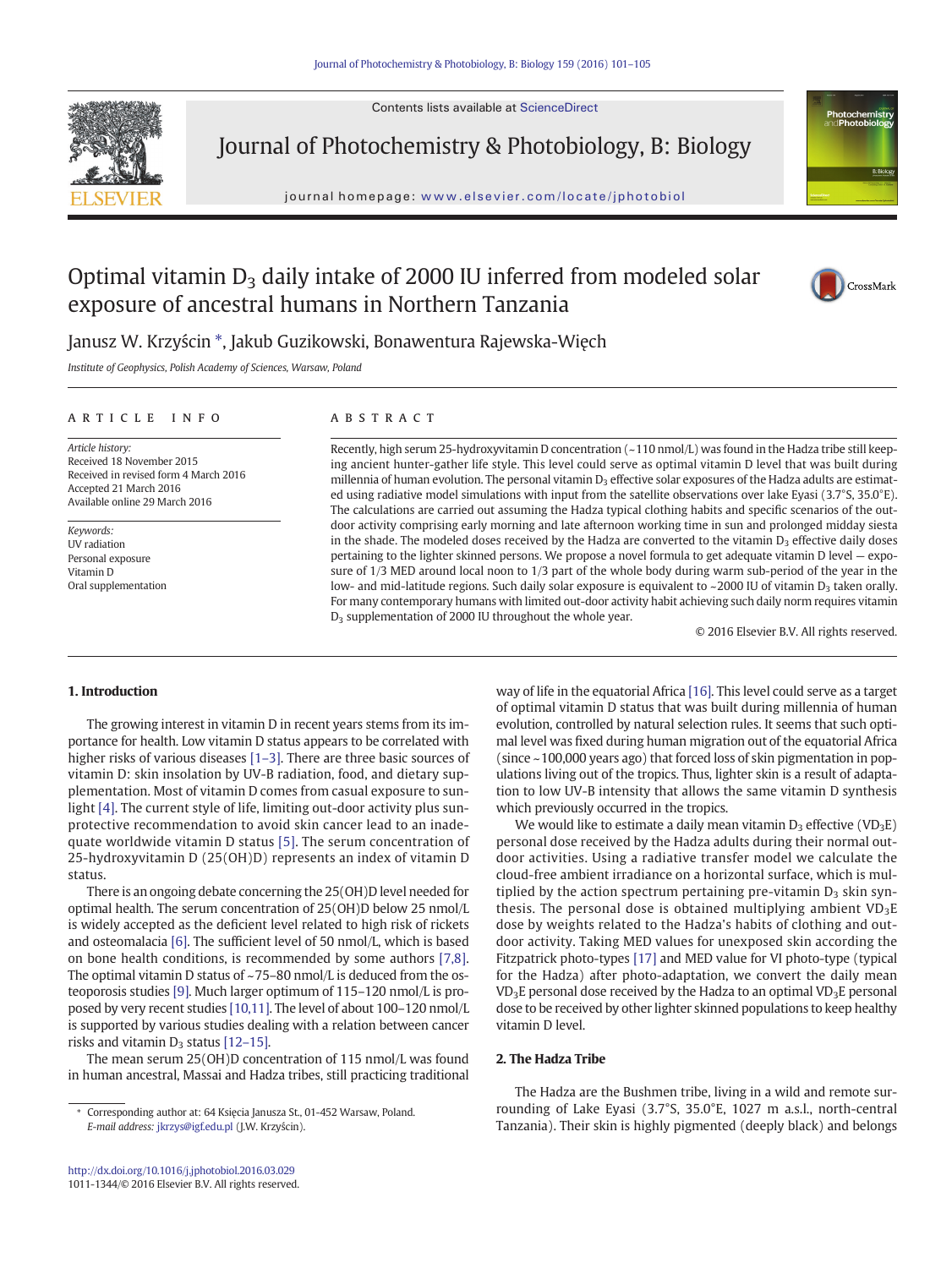<span id="page-1-0"></span>to type VI of the Fitzpatrick's classification of the skin sensitivity to erythemal irradiation. The Hadza are the last true nomades of the world, still practicing hunter-gather life style as their ancestors did  $\sim$ 10,000 years ago.

Their food is a poor source of vitamin D, so all of their vitamin D is due to the solar exposure. They have a mean 25(OH)D concentration of 109 nmol/L regardless of age, sex or BMI [\[16\]](#page-4-0). It is much more than the present 25(OH)D level in populations worldwide [\[5\].](#page-3-0) The Hadza spend most of their days in the sun but they avoid direct exposure to the midday sun staying in the shade. Most of the daily activities are organized in the early morning and late afternoon while middle part of the days is reserved for a prolonged siesta. The duration of an active part of the day for adults is around 6 h, regardless of sex and season, i.e. about half of the day duration [\[18\].](#page-4-0)

In calculation of  $VD<sub>3</sub>E$  daily doses we assume the following scenario of their out-door activity: staying in sun is symmetrical around local noon with equal duration of the morning and afternoon exposure. We examine various durations of the resting time in the shade, 4 h, 5 h, 6 h (the most probable), and 7 h. Fig. 1 shows the modeled ambient erythemal irradiance on September 1, 2007 for 6 h of siesta. It is practically impossible to calculate precisely the ambient UV irradiance in a shady place without on-site measurements of UV irradiance. We assume that during the midday siesta in the shade, the level of UV irradiance is the same as that at the moment of going for a rest in the late morning. In the afternoon they go back to work in sunny places as the UV irradiance falls to the same late morning value.

There are number of factors important for the radiation attenuation due to trees including foliage density, height of the canopy, solar elevation, and surrounding ground albedo. Previous studies showed that the exposure in the tree shade varied in the wide range between 5% and 50% of that measured in full sun [\[19,20\]](#page-4-0). For the assumed 6 h midday siesta the Hadza adults stop working when the ambient erythemal irradiance is equal about 5 UV index (UVI) ~40% of the UVI maximum on September 1, 2007 (Fig. 1). Thus, it seems that the Hadza's resting sites were under not so dense tree canopy.

Uncovered part of body surface area (BSA) is necessary for a calculation of personal  $VD<sub>3</sub>E$  doses. The Hadza clothing covers mainly their upper body and upper legs. Frequently men wear only short trousers. It is worth mentioning that the Hadza do not use sunscreens. The revised Lund and Browder diagram suggests that uncovered BSA in this case is ~33% including: hairless head anterior (~3%), arms (18.8%), and shanks (13.8%) [\[21\].](#page-4-0) Uncovered BSA for men dressed only in short trousers (covering thighs) is about 60% but they have the same 25(OH)D serum concentration as women [\[16\].](#page-4-0) It suggests



Fig. 1. The modeled ambient erythemal irradiance on September 1, 2007 over Lake Eyasi for the proposed schedule of the Hadza out-door activity with midday 6 h siesta (solid curve) superposed on the cloud-free daily irradiance (dashed curve).

that increasing uncovered BSA above 33% does not improve vitamin D<sub>3</sub> and the selection of 33% uncovered BSA is the optimal choice for vitamin  $D_3$  synthesis. This finding agrees with a hypothesis that the skin synthesis of vitamin  $D_3$  reaches a plateau when uncovered BSA is larger than 33% [\[22\].](#page-4-0) Moreover 35% of irradiated skin area was selected in model studies and recommended for solar exposure to improve vitamin D status [\[23,24\]](#page-4-0).

Surface temperature (Table 1) of Northern Tanzania allows one to use thin clothing throughout the whole day. The Hadza stay in shelters, built from local wood, leaves, and grass, only during rain and night. Cloudiness and rain are rare in the dry and sunny period starting in June up till the end of October. Sunshine duration is  $\sim 80\%$  of the day length, whereas ~65% in the wet season culminating in February and March (Table 1).

#### 3. The Personal Dose Calculation

The daily estimates of ambient  $VD<sub>3</sub>E$  doses over the Hadza territory for cloud-free conditions are calculated for the period 2005–2014 using the UV spectra (290 nm–400 nm) derived by the Tropospheric Ultra Violet and Visible (TUV) radiative transfer model conditions [\[25\].](#page-4-0) Model input consists of daily means of total ozone, aerosol characteristics at 388 nm (optical depth and single scattering albedo), and the radiative cloud fraction taken by the ozone monitoring instrument (OMI) on board of the Aura spacecraft launched 15 July 2004.

The erythemal irradiances for all-sky conditions are obtained by multiplying the cloud-free irradiances by the so-called cloud modification factor (CMF) equal to 1 for cloud cover up to 2 octas [\[26\]](#page-4-0). For larger cloud cover, CC in percent, the empirical relationship derived for near equatorial region,  $CMF = 1-0.0056 \times CC$  is used [\[27\]](#page-4-0). Table 1 shows that UVI is almost constant throughout the whole year as it varies ~1.5 UVI around the yearly mean. Moreover, it is found that the UVI yearly mean (11.5) agrees with the UVI mean (11.6) calculated for the dry period. The cloud-free model can be used for the period June–October as the cloud fraction is around 20% (Table 1) and corresponds with the sunshine duration measured at Dodoma airport (6°S, 36°N) as the sum of both values is ~100%. The monthly mean total ozone shows only a small seasonal variation within the range ~20DU.

We use web based data exploring tool — GIOVANI, [http://giovanni.](http://giovanni.sci.gsfc.nasa.gov/giovanni/) [sci.gsfc.nasa.gov/giovanni/,](http://giovanni.sci.gsfc.nasa.gov/giovanni/) to collect the model input data: total ozone amounts, aerosol optical depth at 388 nm, single scattering albedo at 388 nm, and radiative cloud fraction. The data were averaged over the domain {4.7°–2.7°S, 34°E–36°E} with Lake Eyasi in the centre.

The modeled spectral UV irradiance is weighted using the action spectrum of pre-vitamin  $D_3$  formation from 7-dehydrocholesterol in

#### Table 1

The long-term (2005–2014) monthly mean values and the yearly mean measured at Dodoma airport (the maximum and minimum temperature at 2 m level, sunshine duration in percent of the whole day) and calculated from satellite observations averaged over  $2^{\circ}\times$ °2 domain centered on Lake Eyasi (radiative cloud fraction, total ozone, and UV index for cloud-free and all-sky conditions).

| Month | Temp.<br>max °C | Temp.<br>min °C | Sunshine<br>duration<br>(%) | Cloud<br>$fraction(\%)$ | Total<br>ozone<br>(DU) | UV<br>index<br>clear | UV<br>index<br>all |
|-------|-----------------|-----------------|-----------------------------|-------------------------|------------------------|----------------------|--------------------|
| Jan   | 29.9            | 19.3            | 68                          | 27                      | 246                    | 13.5                 | 11.5               |
| Feb   | 29.8            | 18.9            | 63                          | 26                      | 249                    | 14.3                 | 12.2               |
| Mar   | 29.5            | 19.0            | 64                          | 28                      | 254                    | 14.2                 | 12.0               |
| Apr   | 28.8            | 18.3            | 71                          | 26                      | 257                    | 13.0                 | 11.1               |
| May   | 28.3            | 16.9            | 76                          | 24                      | 256                    | 11.3                 | 11.3               |
| June  | 27.4            | 15.7            | 82                          | 16                      | 257                    | 10.1                 | 10.1               |
| July  | 26.8            | 14.4            | 86                          | 16                      | 260                    | 10.2                 | 10.2               |
| Aug   | 27.5            | 15.2            | 83                          | 20                      | 263                    | 11.6                 | 11.6               |
| Sep   | 29.3            | 16.2            | 82                          | 21                      | 265                    | 12.8                 | 12.8               |
| Oct   | 30.9            | 17.6            | 83                          | 21                      | 262                    | 13.2                 | 13.2               |
| Nov   | 31.6            | 18.9            | 72                          | 33                      | 257                    | 13.1                 | 10.7               |
| Dec   | 30.4            | 19.4            | 68                          | 37                      | 249                    | 13.1                 | 10.4               |
| Year  | 29.2            | 17.5            | 75                          | 25                      | 256                    | 12.5                 | 11.4               |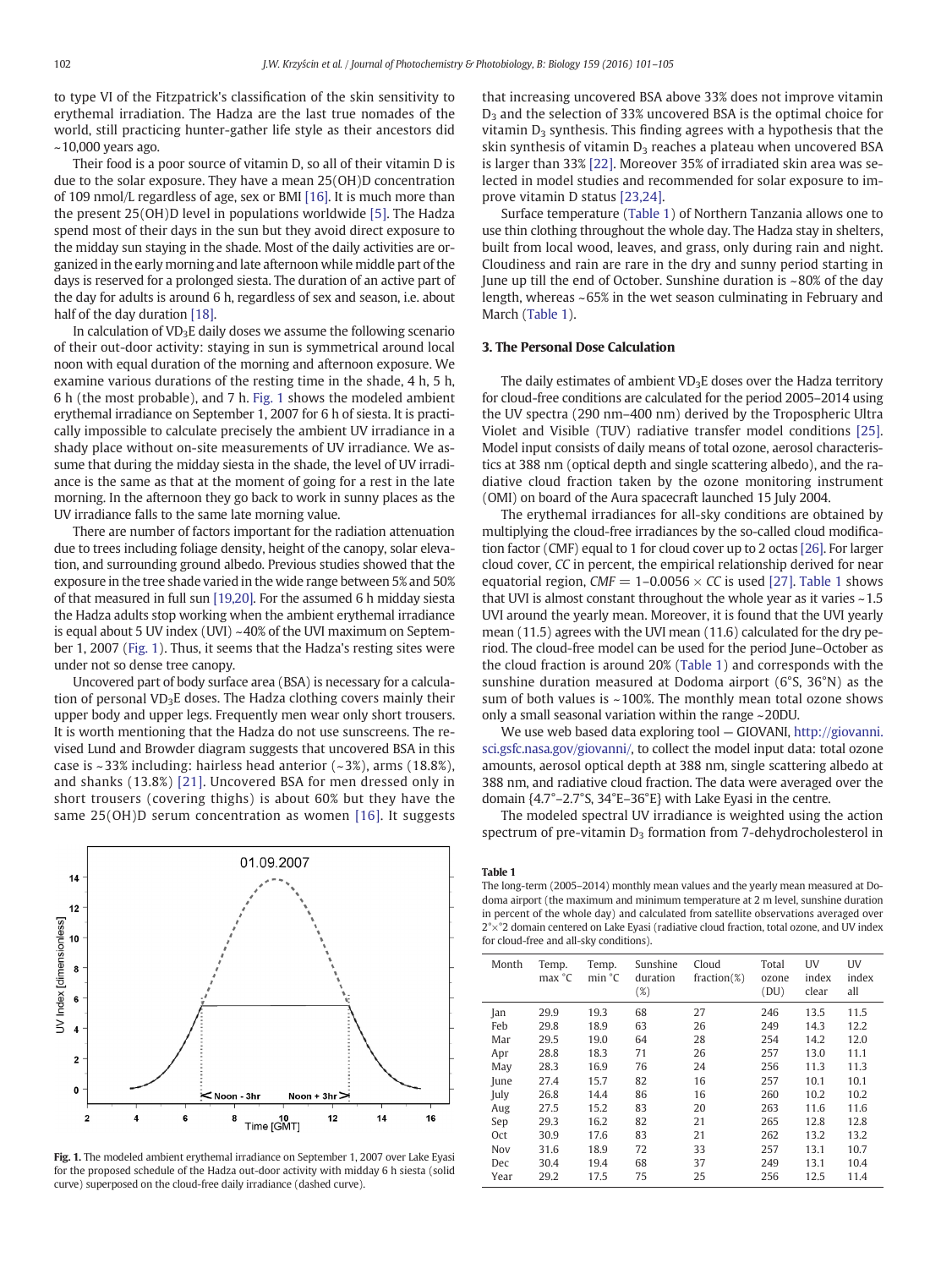<span id="page-2-0"></span>the human epidermis [\[28\].](#page-4-0) The VD<sub>3</sub>E irradiance is obtained by integration over the whole UV spectral range. The ambient daily mean  $VD_3E$ doses, i.e. the sum of the partly daily doses measured on a horizontal plane in places of the Hadza out-door activity or siesta, is obtained by time integration of daily course of the modeled vitamin D effective irradiance (with 5-min step) similar to that shown in [Fig. 1](#page-1-0) with a midday plateau during the siesta.

Fig. 2 shows the long-term (2005–2014) daily mean  $VD_3E$  doses for the scenario of 6 h midday siesta. The maximum values of modeled VD<sub>3</sub>E doses of ~8000 J/m<sup>2</sup> are found in February whereas the minimum value in June of about 5000 J/m<sup>2</sup>. The yearly mean daily doses is about 6600 J/m<sup>2</sup> and it corresponds to mean value (5970 J/m<sup>2</sup>) for dry subperiod of the year (June–October) when the cloud-free conditions prevail, and the modeled values seem to be realistic.

The personal daily mean  $VD_3E$  dose for day t, Dose  $HADZA(t)$  received by a typical Hadza adult exposing 33% of his body area is a part of ambient dose, Dose  $_{\text{AMBIENT}}(t)$ , as it is multiplied by weight, Weight POSTURE, related to the body orientation towards the sun:

$$
DoseHADZA(t) = WeightPOSTUREDoseAMBIENT(t).
$$
\n(1)

We calculate Dose  $_{\text{AMBIENT}}(t)$  based on cloud-free simulations of the daily course similar to that shown in [Fig. 1](#page-1-0) with specific duration of the midday siesta. Weight  $_{\text{POSTURE}}$  of 0.5 is selected as the value typical for a person randomly oriented towards the sun during all sky conditions for SZA larger 50° [\[29\].](#page-4-0) This SZA range corresponds to the Hadza working periods, i.e. about 3 h before and after local noon. Theoretical calculations of the erythemal and vitamin  $D_3$  doses measured on a cylinder with different orientations relative to horizontal plain support also that for  $SZA > 50°$  human body receives about half of the dose measured on a horizontal surface [\[30\]](#page-4-0). For a person exposing smaller part of his body, Eq. (1) needs to be multiplied by actual uncovered BSA and divided by 33% (the typical Hadza's BSA). Irradiation of larger part body (more than 33%) is not effective in producing vitamin  $D_3$  [\[22\]](#page-4-0).

#### 4. Results

The mean personal daily  $VD<sub>3</sub>E$  dose for the Hadza under different scenarios of the midday siesta is calculated assuming Weight  $_{\text{POSTURE}}$  = 0.5 and averaging all modeled cloud-free personal daily doses during the sunny part of the year (June–October) in the period 2005–2014. The cloud-free doses are larger from December up to May but cloudiness



Fig. 2. Long-term (2005–2014) means of modeled ambient vitamin  $D_3$  effective daily dose for cloud-free days over lake Eyasi for the scenario of 6 h midday break. The vertical lines show  $\pm 1$  standard deviations.

makes the all-sky doses approximately equal to those found in the sunny season ([Table 1\)](#page-1-0).

Our objective is to calculate standard daily  $VD_3E$  doses for various photo-types based on the minimum erythemal dose (MED) causing redness of unexposed skin (Table 2). After numerous sunlight exposures, a person adapts to the doses exceeding his own MED for unexposed skin because of the natural sun protective effects such as tanning and skin thickening. MED value for the natural black skin adapted to high solar intensity is approximately 5 times larger than the unexposed (prior photo-adaptation) MED value [\[31\].](#page-4-0) For lighter skin (II and III photo-type) such as the MED increase is smaller  $\sim$  4 [\[32\].](#page-4-0)

The mean  $VD<sub>3</sub>E$  personal dose of the Hadza adapted to high UV radiation is converted to the minimum vitamin  $D_3$  dose (MVD<sub>3</sub>D) necessary to keep adequate vitamin D status ( $\sim$ 110 nl/L) for a person with the *m*th skin photo-type prior photo-adaptation:

$$
MVD_3D_m(t) = MED_m/MED_6 \times Dose_{HADZA}(t)/PHOTOADAPT_6
$$
 (2)

where  $MVD<sub>3</sub>D<sub>m</sub>(t)$  is the minimum vitamin  $D<sub>3</sub>$  dose for unexposed m-th skin photo-type,  $MED<sub>m</sub>$  is pertaining MED value ( $m = 6$  for photo-type VI) and PHOTO\_ADAPT $_6$  = 5 is the photo-adaptation ratio for photo-type VI.

Holick's rule states that exposing ¼ of the body to ¼ MED of sunlight will produce VD<sub>3</sub>E dose equivalent to 1000 IU taken orally, i.e., adequate daily amount to keep healthy status of vitamin D. Dowdy et al. noticed that the whole body exposure during Holick's experiment was due to fluorescent tubes not due to noon sunlight [\[33\].](#page-4-0) Thus, the MED value was multiplied by conversion coefficient of 1.33 to obtain corresponding VD<sub>3</sub>E doses (see Table 2 for column with "Holick's rule" header). Such exposures appear to be 2 times less than those calculated for the most probable scenario of 6 h midday resting time.

The conversion coefficient MED  $\rightarrow$  MVD<sub>3</sub>D depends on the spectrum of the light source. [Fig. 3](#page-3-0) shows values of the conversion coefficient for different combinations of total ozone and solar zenith angle (SZA) during solar exposure. Bars illustrate the variability range of the conversion coefficient caused by changes of the aerosol properties: aerosol optical thickness at 320 nm from 0.05 up to 1.0, and single scattering albedo from 0.85 up to 0.95. In case of northern Tanzania, the mean conversion coefficient (for the whole year) is about 2. In the tropics and midlatitudinal regions the conversion coefficient is between 1.6 and 2 for typical noon values of SZA and total ozone in late spring up to mid-autumn.

We propose an alternative to Holick's rule: ⅓ of the body (i.e. typical for the Hadza adult) is exposed to ⅓ MED to get adequate vitamin D level. The results based on this rule perfectly agree with those obtained for the most probable out-door scenario (6 h siesta, Table 2). The conversion coefficient of 2 is used in this calculation. Slightly lower values of the coefficient should be applied for near noon exposures at other low or midlatitudinal sites during warm sub-period of the year. Thus, slightly larger erythemal exposure will be necessary to obtain the threshold values for the  $VD<sub>3</sub>E$  doses shown in Table 2.

Table 2

Personal vitamin  $D_3$  effective doses for unexposed skin to keep optimal vitamin D level for various photo-types and duration of the Hadza midday siesta. The doses based on the Holick's rule and on the proposed rule (1/3 of body exposed to 1/3 MED) are shown for a comparison.

| Phototype | MED $[1/m^2]$ | Minimum vitamin $D_3$ effective dose [J/m <sup>2</sup> ] |          |                           |                |     |     |
|-----------|---------------|----------------------------------------------------------|----------|---------------------------|----------------|-----|-----|
|           |               | Holick's rule                                            | Our rule | Duration of midday siesta |                |     |     |
|           |               |                                                          |          | 4 h                       | 5 <sub>h</sub> | 6 h | 7 h |
|           | 150           | 50                                                       | 100      | 152                       | 128            | 99  | 69  |
| 2         | 250           | 83                                                       | 167      | 253                       | 214            | 166 | 115 |
| 3         | 300           | 100                                                      | 200      | 304                       | 256            | 199 | 138 |
| 4         | 400           | 133                                                      | 267      | 405                       | 342            | 265 | 184 |
| 5         | 600           | 200                                                      | 400      | 608                       | 513            | 398 | 276 |
| 6         | 900           | 299                                                      | 600      | 911                       | 769            | 597 | 414 |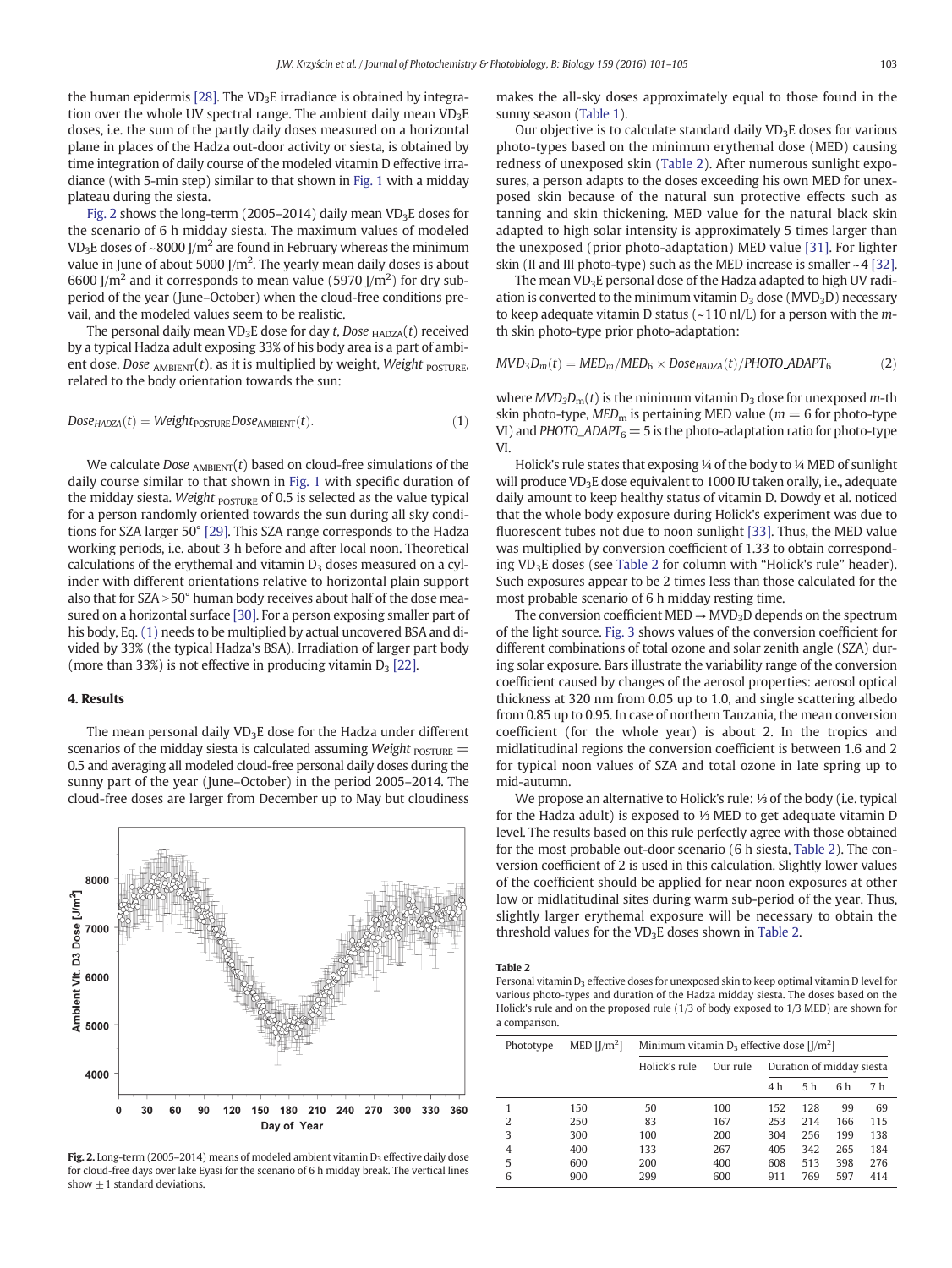<span id="page-3-0"></span>

Fig. 3. Dependence of the conversion coefficient of MED to vitamin D effective dose on total ozone and solar zenith angle. Bars represent the range of the coefficient changes due to the aerosol characteristic changes.

Fig. 4 shows an example of the annual series of the sunbathing duration for a person with photo-type III exposing 33% BSA in standing posture in San Diego, USA (33°N, 117°W) and at Belsk, Poland (52°N, 21°E). The exposure starts at local noon and lasts up to the moment of receiv-ing dose of 199 J/m<sup>2</sup> [\(Table 2](#page-2-0) for III photo-type), which is based on the scenario of 6 h midday siesta. The all-sky UV spectra measured in San Diego by the SUV-100 spectrophotometer (manufacturer, Biospherical Instrument Inc.) and at Belsk by the Brewer spectrophotometer (manufacturer, Kipp &Zonen) are used in the calculations. It is seen that the duration of the noon sunbathing in cloud-free summer days is about 12–15 min (San Diego) and 20–30 min (Belsk). These values should be enlarged by a factor of 3 for a person exposing only face, neck, and palms (option for a colder season of the year). Thus, only in summer vacation or during weekends it seems possible that an in-door worker stays out-door long enough to get the adequate solar exposure.

#### 5. Conclusions



The rule of thumb for vitamin  $D_3$  production due to sunlight says that just a few minutes of out-door activities around noon in summer is enough to get an adequate vitamin D level. Our results show that

Fig. 4. Sunbathing duration in 2005 to get minimum vitamin  $D_3$  dose for photo-type III person exposing 1/3 of his body in San Diego (33°N, 117°W) — full circles and at Belsk  $(52°N, 21°)$  – open circles. Only results with the duration less than 3 h are presented.

it is difficult to reach the target level of the serum 25(OH)D concentration which the human ancestors had in Africa before starting the migration to other continents. We propose the rule for getting optimal vitamin D level, i.e. ⅓ MED of near noon solar exposure of ⅓ of our body during warm subperiods of the year. It means that ~1 MED exposure is necessary for those exposing only face and palms. This is rather health risk option as the MED barrier could be easily broken during outdoor activities. Thus exposing larger part of body and then avoiding doses close to MED is safe solution but not possible in midlatitudinal regions during cold part of the year. Our rule provides approximately twice higher minimum vitamin  $D_3$ effective dose to keep healthy level of vitamin  $D_3$  than those provided by standard Holick's rule. The proposed daily exposure is then equivalent to  $\sim$  2000 IU vitamin  $D_3$  taken orally.

Similarly, the oral equivalent was inferred from the model study with simulated (by fluorescent tubes) typical UK summer's exposures of 1/3 skin area [\[24\].](#page-4-0) The Endocrine Society recommends 1500– 2000 IU/d vitamin D intake for all adults, even for the category  $70 + yr$ , to raise the serum 25(OH)D concentration above 75 nmol/L [\[34\]](#page-4-0). Experimental studies revealed that the 2000 IU/d supplementation during winter months led to ~30–45 nmol/L increase of the serum 25(OH)D concentration and it reached ~100 nmol/L in the end of the supplementation [\[35,36\].](#page-4-0) Such intake level is also supported by our calculations based on life style of the human ancestors and the solar exposure over their dwelling environment. Our finding gives an additional argument to the recent recommendations of vitamin D oral supplementation. Thus 2000 IU/d of vitamin  $D_3$  supplementation throughout the whole year is necessary for many contemporary humans with limited out-door activity.

The rule of 1/3 MED solar exposure on uncovered 1/3 part of body is rather for young healthy persons  $(-20 \text{ yr})$  as the efficiency of vita- $\min D_3$  synthesis decreases significantly with age, e.g. the senior adults must double their solar exposure to meet the effects of solar exposure by young adults [\[37\]](#page-4-0). Oral supplementation of at least 2000 IU vitamin D per day is then only a possible option for elder persons to keep optimal vitamin D level. The recommended daily supplementation of 2000 IU is much below tolerable upper intake level for vitamin D equal to 10,000 IU per day [\[34,38\]](#page-4-0).

#### Acknowledgments

This work was partially supported within statutory activities No. 3841/E-41/S/2015 of the Ministry of Science and Higher Education of Poland. We appreciate UV spectra for San Diego taken from the NSF UV Monitoring Network database.

#### **References**

- [1] M.F. Holick, "D"ilemma: risk of skin cancer or bone disease and muscle weakness, Lancet 357 (2001) 4–6, http://dx.doi.org[/10.1016/S0140-6776\(00\)03560-1.](http://dx.doi.org/10.1016/S0140-6776(00)03560-1)
- [2] R.S. Mason, J. Reichrath, Sunlight vitamin D and skin cancer, Anti Cancer Agents Med. Chem. 13 (2013) 83–97, http://dx.doi.org/[10.2174/1871520611307010083](http://dx.doi.org/10.2174/1871520611307010083).
- [3] A.R. Young, Acute effects of UVR on human eyes and skin, Prog. Biophys. Mol. Biol. 92 (2006) 80–85, http://dx.doi.org/[10.1016/j.pbiomolbio.2006.02.005](http://dx.doi.org/10.1016/j.pbiomolbio.2006.02.005).
- [4] M.F. Holick, T.C. Chen, Z. Lu, E. Sauter, Vitamin D and skin physiology: a D-lightful story, J. Bone Miner. Res. 22 (2007) 28–33, http://dx.doi.org/[10.1359/jbmr.07s211](http://dx.doi.org/10.1359/jbmr.07s211).
- [5] J. Hilger, A. Friedel, R. Herr, T. Rausch, F. Roos, D.A. Wahl, D.D. Pierroz, P. Weber, K. Hoffmann, A systematic review of vitamin D status in population worldwide, Br. J. Nutr. 111 (2014) 23–45, http://dx.doi.org[/10.1017/S0007114513001840](http://dx.doi.org/10.1017/S0007114513001840).
- S.H. Pearce, T.D. Cheetham, Diagnosis and management of vitamin D deficiency, BMJ 340 (2010) b5664, http://dx.doi.org[/10.1136/bmj.b5664](http://dx.doi.org/10.1136/bmj.b5664).
- [7] L.E. Rhodes, A.R. Webb, H.I. Fraser, R. Kift, M.T. Durkin, D. Allan, S.J. O'Brien, A. Vail, J.L. Berry, Recommended summer sunlight exposure levels can produce sufficient  $(>20 \text{ ng/ml})$  but not the proposed optimal (32 ng/ml) 25(OH)D levels at UK latitudes, J. Investig. Dermatol. 130 (2010) 1411–1418, http://dx.doi.org[/10.1038/jid.](http://dx.doi.org/10.1038/jid.2009.417) [2009.417](http://dx.doi.org/10.1038/jid.2009.417).
- [8] Institute of Medicine. Dietary References Intakes for Calcium and Vitamin D, The National Academy Press, Washington DC, 2011http://dx.doi.org[/10.17226/13050](http://dx.doi.org/10.17226/13050).
- [9] B. Dawson-Hughes, R.P. Heaney, M.F. Holick, P. Lips, P.J. Meunier, R. Vieth, Estimates of optimal vitamin D status, Osteoporos. Int. 16 (2005) 713–716, http://dx.doi.org/ [10.1007/s00198-005-1867-7](http://dx.doi.org/10.1007/s00198-005-1867-7).